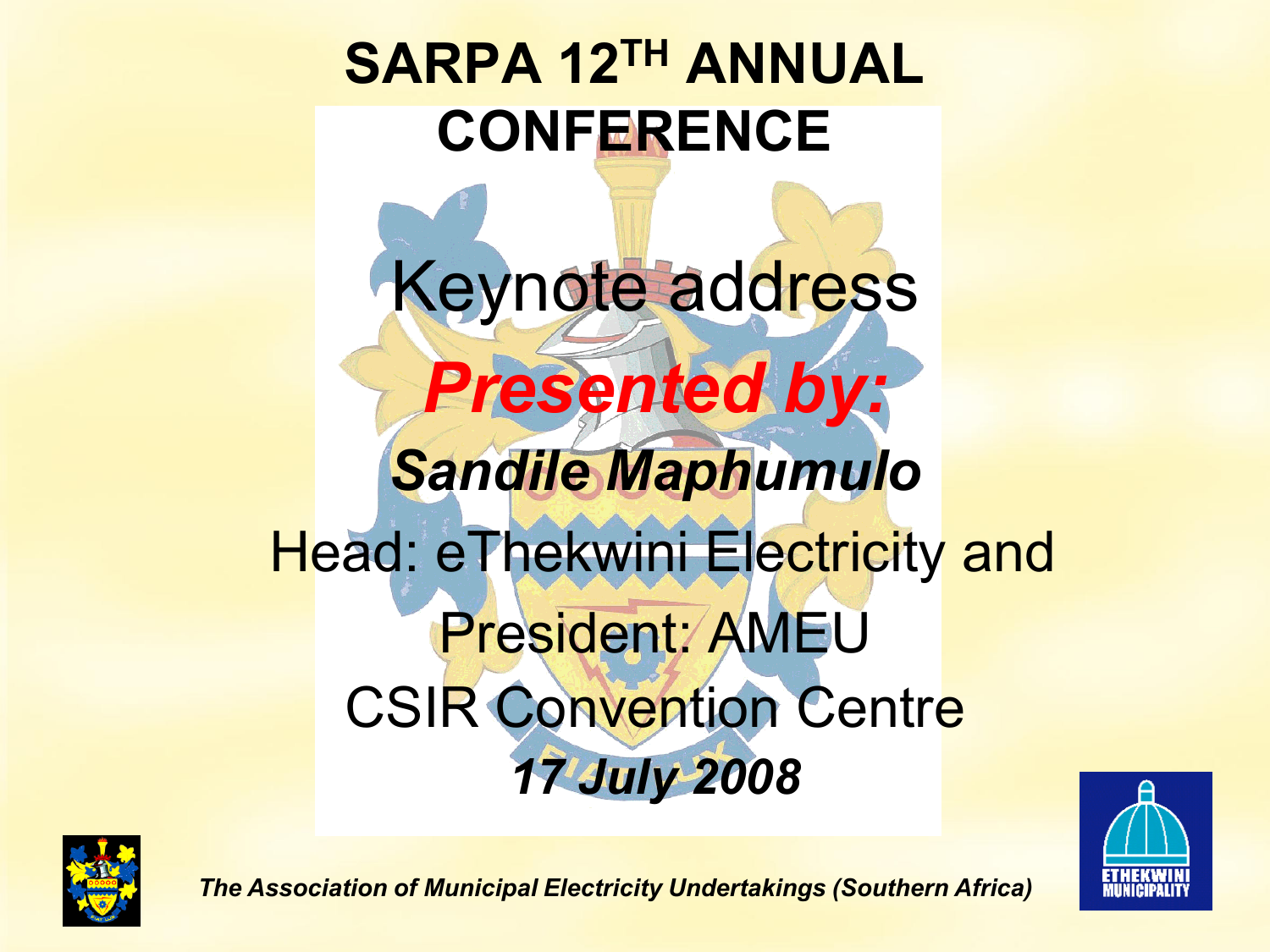# History of SARPA

• It is important to note that SARPA was founded in 1997, by the Association of Municipal Electricity Undertakings (Southern Africa), Eskom and the Institute of Municipal Finance Officers to promote the exchange of information and finding of solutions in the field of protecting the income and assets of utilities against pilfering, misallocation and misappropriation.



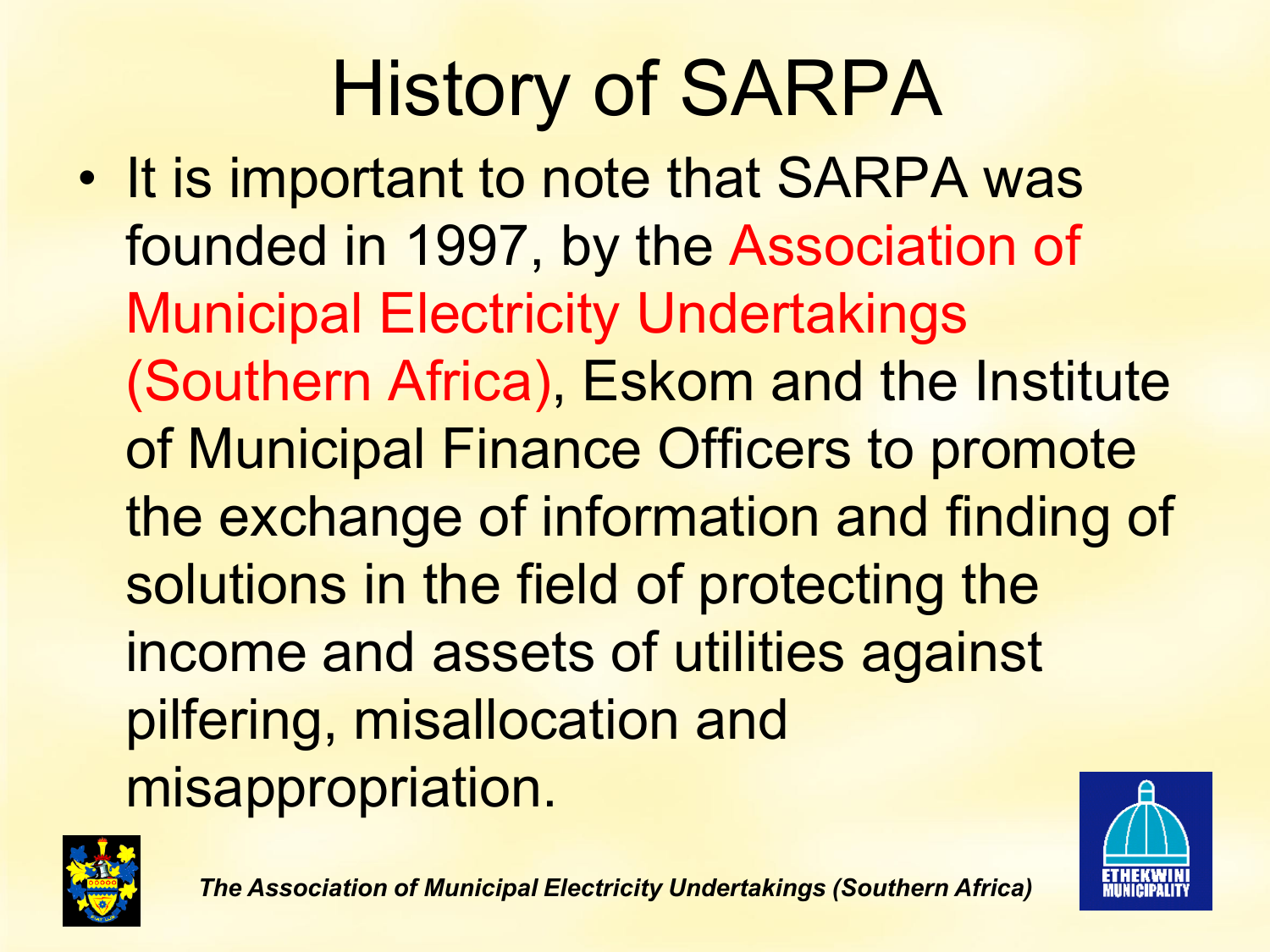• Given the challenges we are facing in the Electricity Supply Industry (ESI), hefty increases in electricity tariffs, and the economic climate facing the country, you could not have chosen a more appropriate topic, **"Getting our house in order!".**

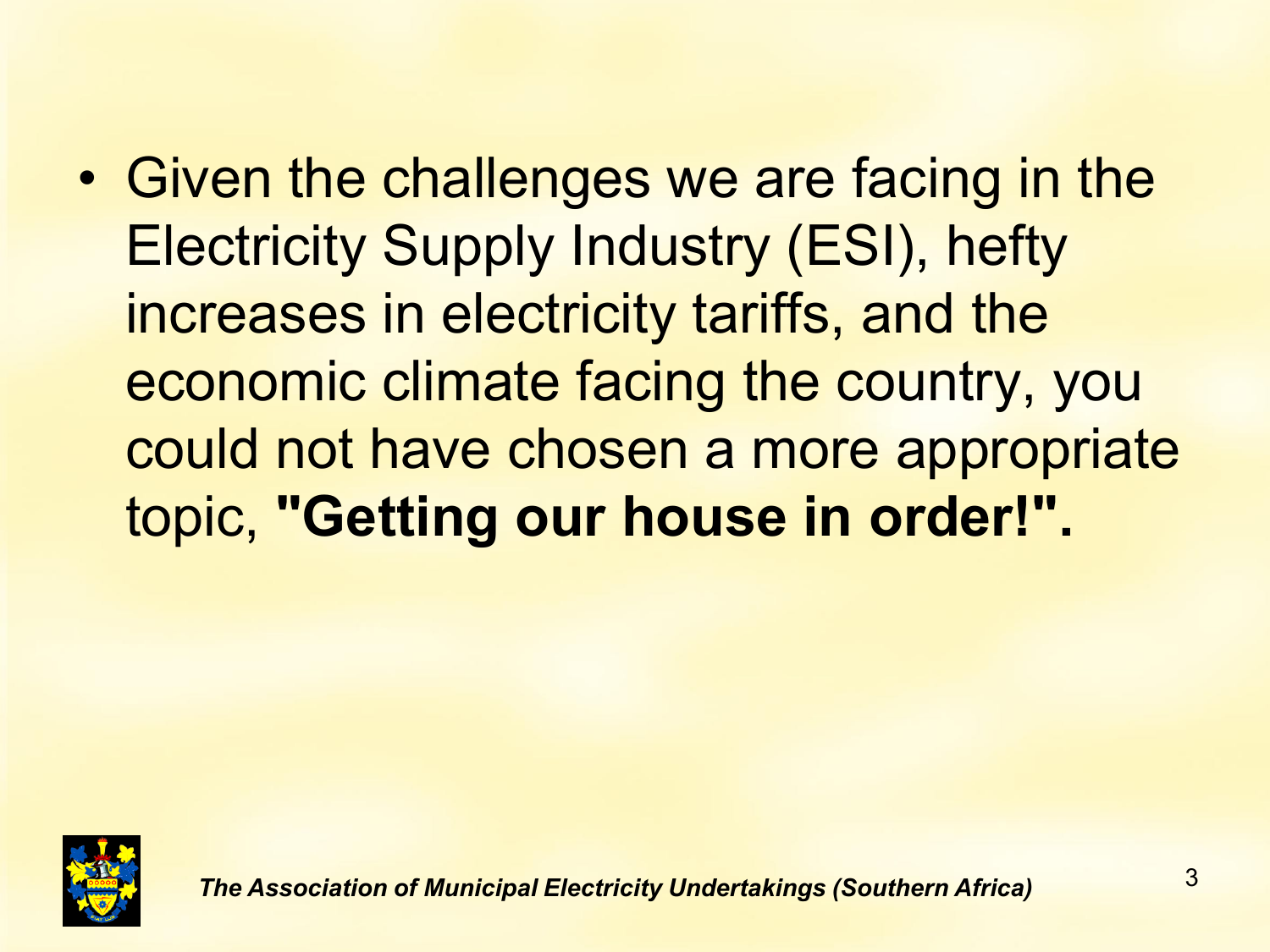## Factors Influencing Payment Levels

- Satisfaction with the service
- Affordability



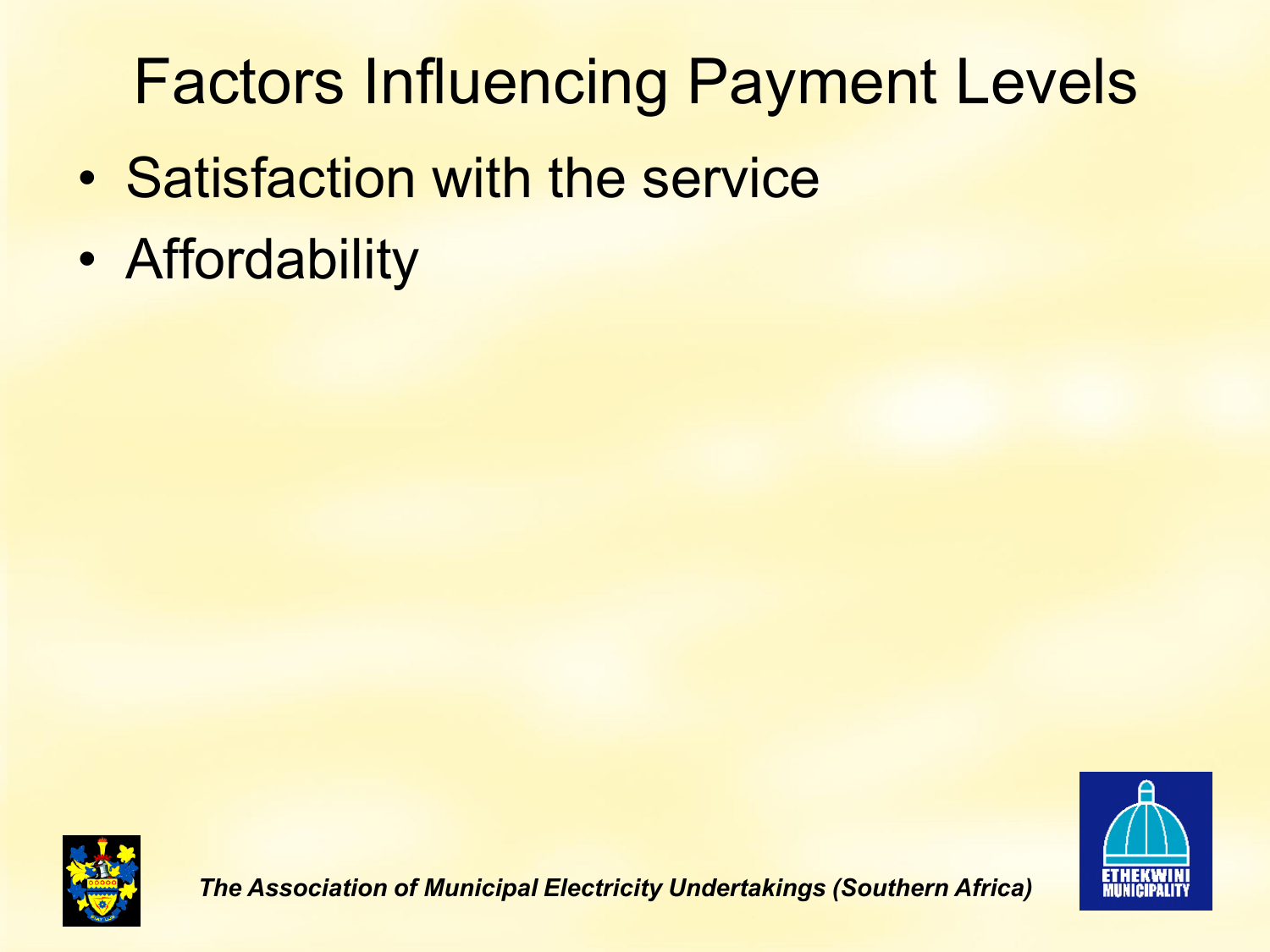Quality of Supply Issues (NRS 048) Quality of Service Issues (NRS 047) Effects of load shedding (supply side issues) Satisfaction with the Service



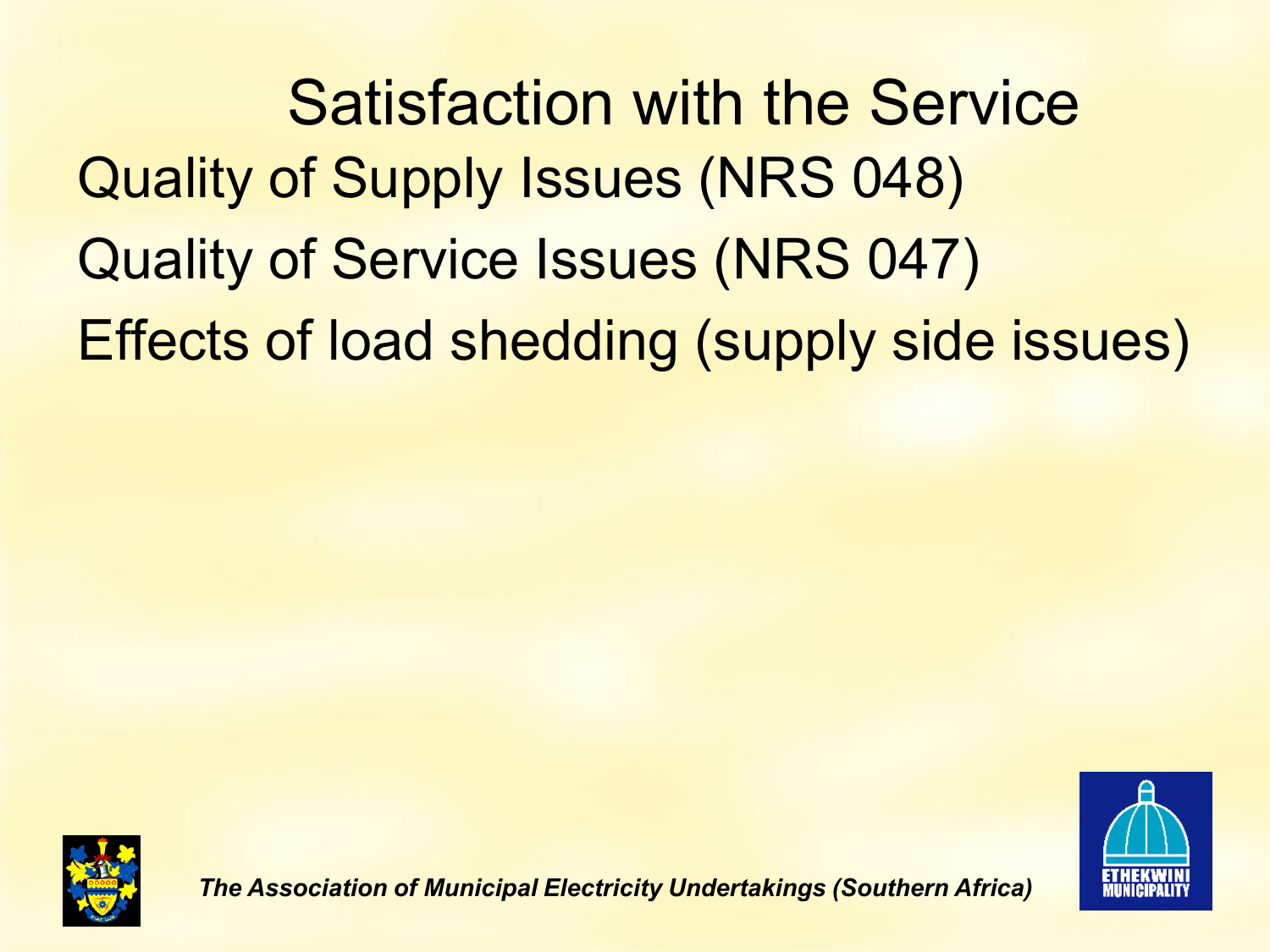## Affordability

- Inflation
- Interest rate increase
- Rising fuel costs
- Rising food costs
- Hefty electricity tariff increases



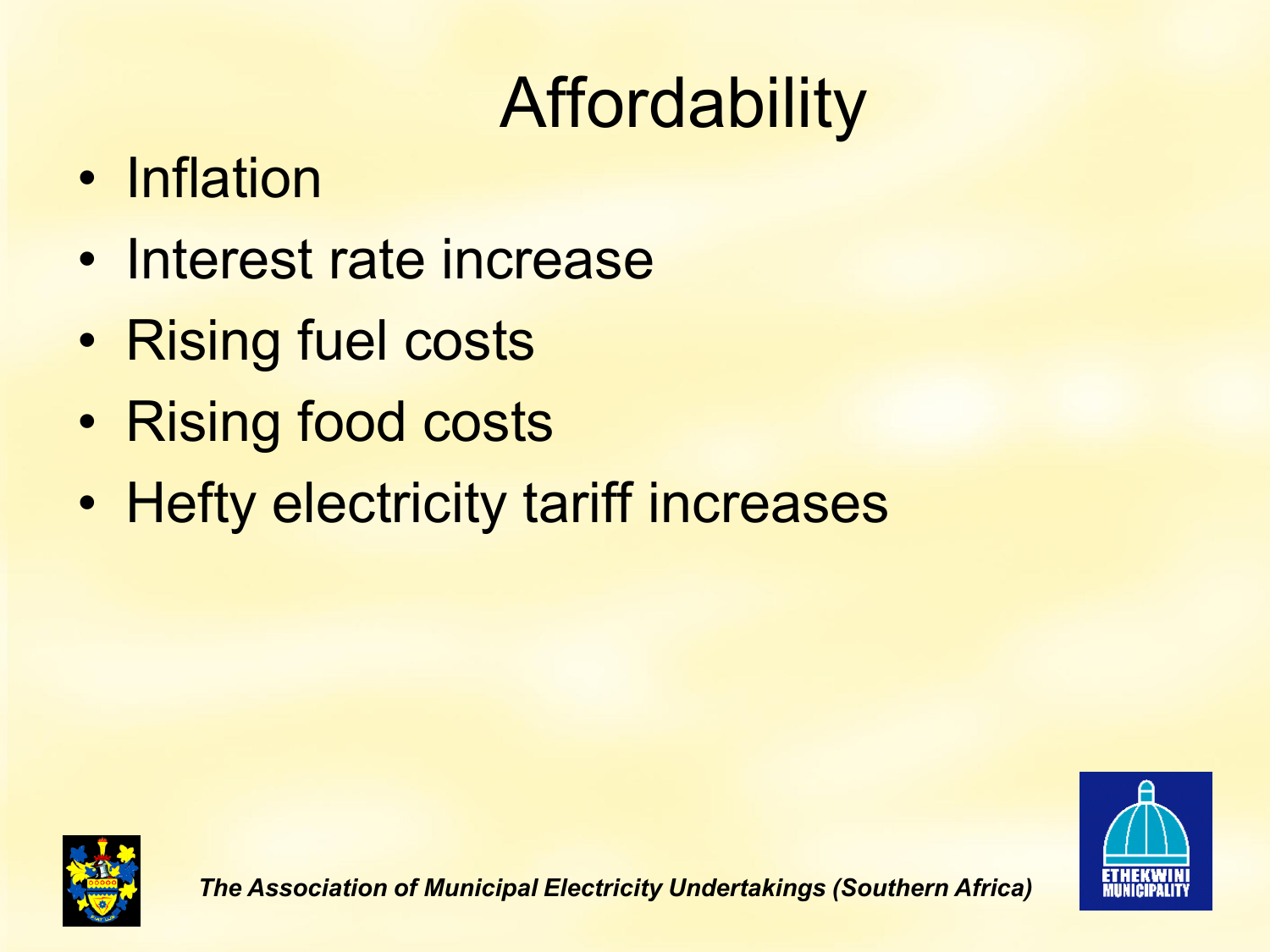## Industry Challenges

• The supply side challenges that has faced the country since October 2007 has turned the life of engineers upside down. More time is spent managing supply side issues ranging from the preparation of load shedding schedules, responding to customer queries and managing equity treatment of customer politics

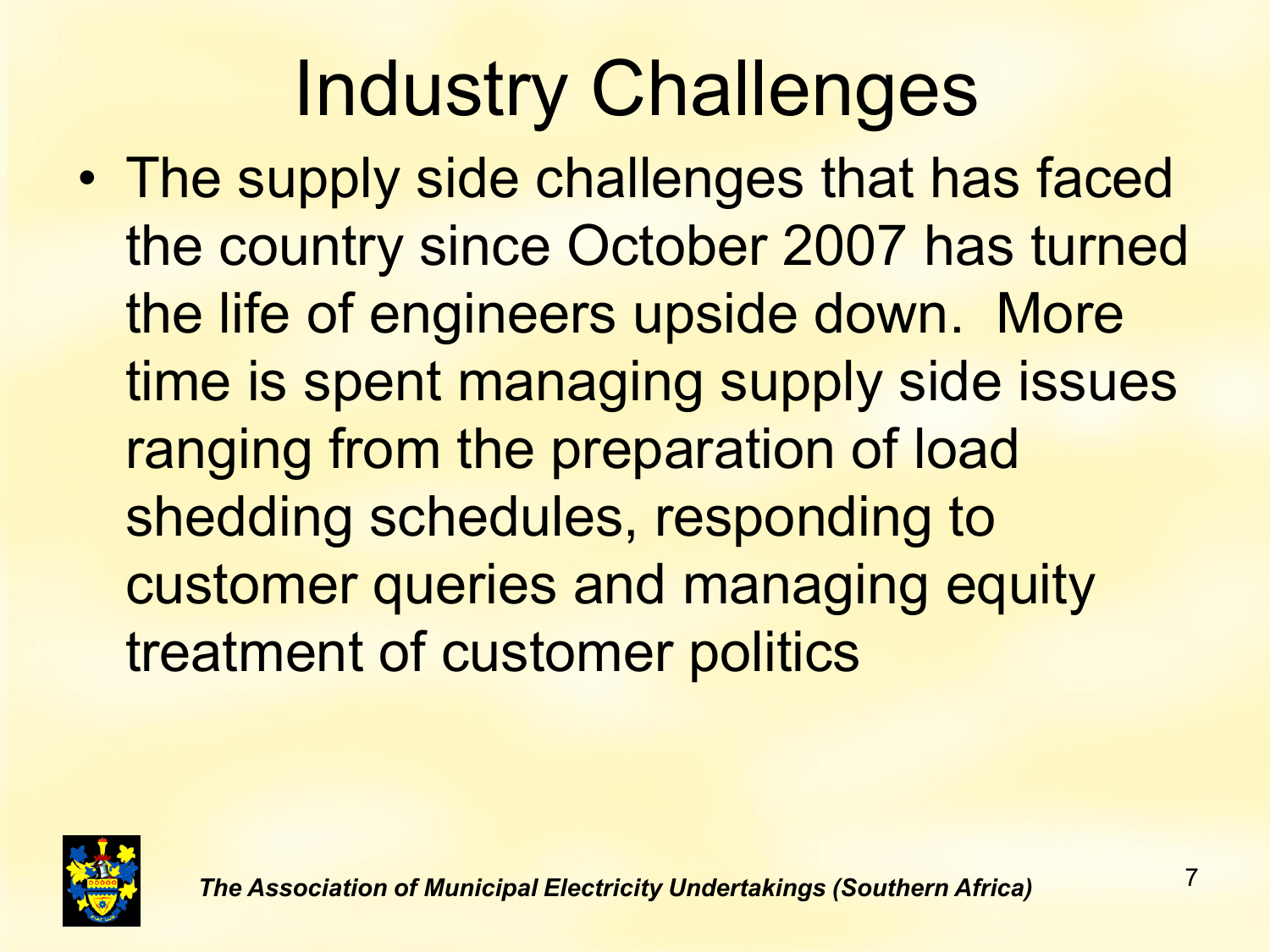### Implication for SARPA

• Ensuring that utilities issue timely and accurate bills.



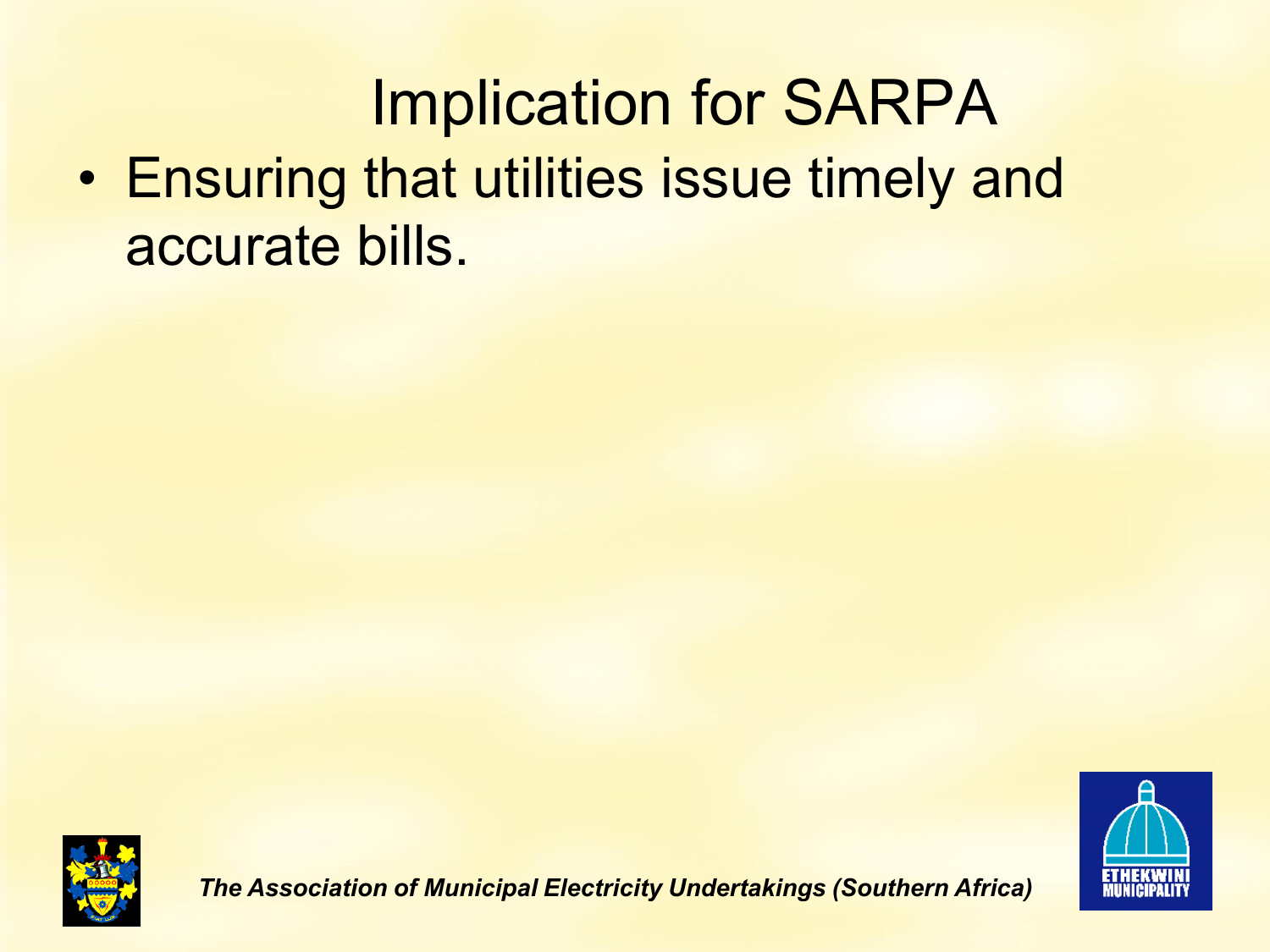#### **ENERGY THEFT**

It's Dangerous and... **IT'S A CRIME**